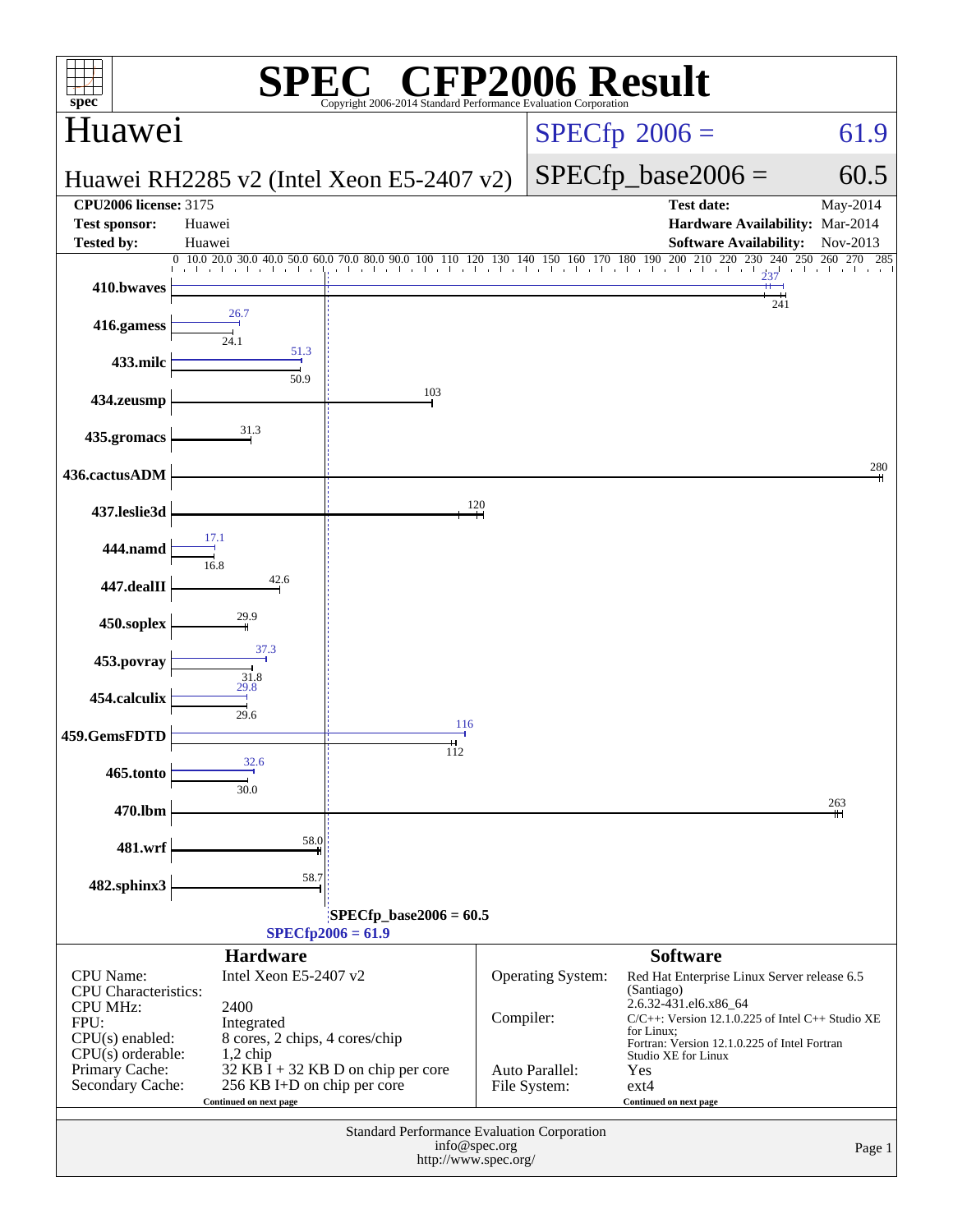

#### Huawei

#### $SPECfp2006 = 61.9$  $SPECfp2006 = 61.9$

Huawei RH2285 v2 (Intel Xeon E5-2407 v2)

 $SPECfp\_base2006 = 60.5$ 

#### **[CPU2006 license:](http://www.spec.org/auto/cpu2006/Docs/result-fields.html#CPU2006license)** 3175 **[Test date:](http://www.spec.org/auto/cpu2006/Docs/result-fields.html#Testdate)** May-2014 **[Test sponsor:](http://www.spec.org/auto/cpu2006/Docs/result-fields.html#Testsponsor)** Huawei **[Hardware Availability:](http://www.spec.org/auto/cpu2006/Docs/result-fields.html#HardwareAvailability)** Mar-2014 **[Tested by:](http://www.spec.org/auto/cpu2006/Docs/result-fields.html#Testedby)** Huawei **[Software Availability:](http://www.spec.org/auto/cpu2006/Docs/result-fields.html#SoftwareAvailability)** Nov-2013 [L3 Cache:](http://www.spec.org/auto/cpu2006/Docs/result-fields.html#L3Cache) 10 MB I+D on chip per chip<br>Other Cache: None [Other Cache:](http://www.spec.org/auto/cpu2006/Docs/result-fields.html#OtherCache) [Memory:](http://www.spec.org/auto/cpu2006/Docs/result-fields.html#Memory) 96 GB (12 x 8 GB 2Rx4 PC3-12800R-11,ECC) [Disk Subsystem:](http://www.spec.org/auto/cpu2006/Docs/result-fields.html#DiskSubsystem) 1 x 300 GB SAS, 7200RPM [Other Hardware:](http://www.spec.org/auto/cpu2006/Docs/result-fields.html#OtherHardware) None [System State:](http://www.spec.org/auto/cpu2006/Docs/result-fields.html#SystemState) Run level 3 (multi-user)<br>Base Pointers: 64-bit [Base Pointers:](http://www.spec.org/auto/cpu2006/Docs/result-fields.html#BasePointers) 64-bit<br>Peak Pointers: 32/64-bit [Peak Pointers:](http://www.spec.org/auto/cpu2006/Docs/result-fields.html#PeakPointers) [Other Software:](http://www.spec.org/auto/cpu2006/Docs/result-fields.html#OtherSoftware) None

| <b>Results Table</b> |                                                                                                          |       |                |       |                |       |                |              |                |              |                |              |
|----------------------|----------------------------------------------------------------------------------------------------------|-------|----------------|-------|----------------|-------|----------------|--------------|----------------|--------------|----------------|--------------|
|                      | <b>Base</b>                                                                                              |       |                |       | <b>Peak</b>    |       |                |              |                |              |                |              |
| <b>Benchmark</b>     | <b>Seconds</b>                                                                                           | Ratio | <b>Seconds</b> | Ratio | <b>Seconds</b> | Ratio | <b>Seconds</b> | <b>Ratio</b> | <b>Seconds</b> | <b>Ratio</b> | <b>Seconds</b> | <b>Ratio</b> |
| 410.bwayes           | 58.0                                                                                                     | 234   | 56.4           | 241   | 56.0           | 243   | 57.4           | 237          | 57.8           | 235          | 56.2           | 242          |
| 416.gamess           | 814                                                                                                      | 24.1  | 815            | 24.0  | 814            | 24.1  | 733            | 26.7         | 733            | 26.7         | 733            | 26.7         |
| $433$ .milc          | 180                                                                                                      | 50.9  | 180            | 50.9  | 180            | 50.9  | 179            | 51.3         | 179            | 51.2         | 179            | 51.3         |
| $434$ . zeusmp       | 88.2                                                                                                     | 103   | 88.2           | 103   | 88.4           | 103   | 88.2           | 103          | 88.2           | 103          | 88.4           | 103          |
| 435.gromacs          | 228                                                                                                      | 31.3  | 229            | 31.2  | 228            | 31.3  | 228            | 31.3         | 229            | 31.2         | 228            | 31.3         |
| 436.cactusADM        | 42.7                                                                                                     | 280   | 42.5           | 281   | 42.7           | 280   | 42.7           | 280          | 42.5           | 281          | 42.7           | 280          |
| 437.leslie3d         | 76.3                                                                                                     | 123   | 78.1           | 120   | 82.9           | 113   | 76.3           | 123          | 78.1           | <b>120</b>   | 82.9           | 113          |
| 444.namd             | 478                                                                                                      | 16.8  | 478            | 16.8  | 478            | 16.8  | 470            | 17.1         | 470            | 17.1         | 470            | 17.1         |
| $447$ .dealII        | 268                                                                                                      | 42.6  | 268            | 42.6  | 268            | 42.6  | 268            | 42.6         | 268            | 42.6         | 268            | 42.6         |
| $450$ .soplex        | 286                                                                                                      | 29.2  | 279            | 29.9  | 278            | 30.0  | 286            | 29.2         | 279            | 29.9         | 278            | 30.0         |
| $453$ .povray        | 168                                                                                                      | 31.7  | 167            | 31.8  | 167            | 31.9  | 142            | 37.5         | 143            | 37.3         | 143            | 37.1         |
| 454.calculix         | 279                                                                                                      | 29.6  | 279            | 29.6  | 279            | 29.6  | 277            | 29.8         | 278            | 29.7         | 277            | 29.8         |
| 459.GemsFDTD         | 94.7                                                                                                     | 112   | 94.3           | 112   | 96.1           | 110   | 91.6           | <b>116</b>   | 91.6           | 116          | 91.4           | 116          |
| 465.tonto            | 328                                                                                                      | 30.0  | 329            | 29.9  | 328            | 30.0  | 302            | 32.6         | 302            | 32.6         | 303            | 32.4         |
| 470.1bm              | 51.8                                                                                                     | 265   | 52.2           | 263   | 52.4           | 262   | 51.8           | 265          | 52.2           | 263          | 52.4           | 262          |
| 481.wrf              | 190                                                                                                      | 58.8  | 193            | 58.0  | 194            | 57.5  | 190            | 58.8         | 193            | 58.0         | 194            | 57.5         |
| $482$ .sphinx $3$    | 332                                                                                                      | 58.7  | 332            | 58.8  | 332            | 58.7  | 332            | 58.7         | 332            | 58.8         | 332            | 58.7         |
|                      | Results appear in the order in which they were run. Bold underlined text indicates a median measurement. |       |                |       |                |       |                |              |                |              |                |              |

#### **[Operating System Notes](http://www.spec.org/auto/cpu2006/Docs/result-fields.html#OperatingSystemNotes)**

Stack size set to unlimited using "ulimit -s unlimited"

#### **[Platform Notes](http://www.spec.org/auto/cpu2006/Docs/result-fields.html#PlatformNotes)**

 Sysinfo program /spec/config/sysinfo.rev6800 \$Rev: 6800 \$ \$Date:: 2011-10-11 #\$ 6f2ebdff5032aaa42e583f96b07f99d3 running on localhost.localdomain Sat May 31 23:45:30 2014

 This section contains SUT (System Under Test) info as seen by some common utilities. To remove or add to this section, see: <http://www.spec.org/cpu2006/Docs/config.html#sysinfo>

 From /proc/cpuinfo model name : Intel(R) Xeon(R) CPU E5-2407 v2 @ 2.40GHz

Continued on next page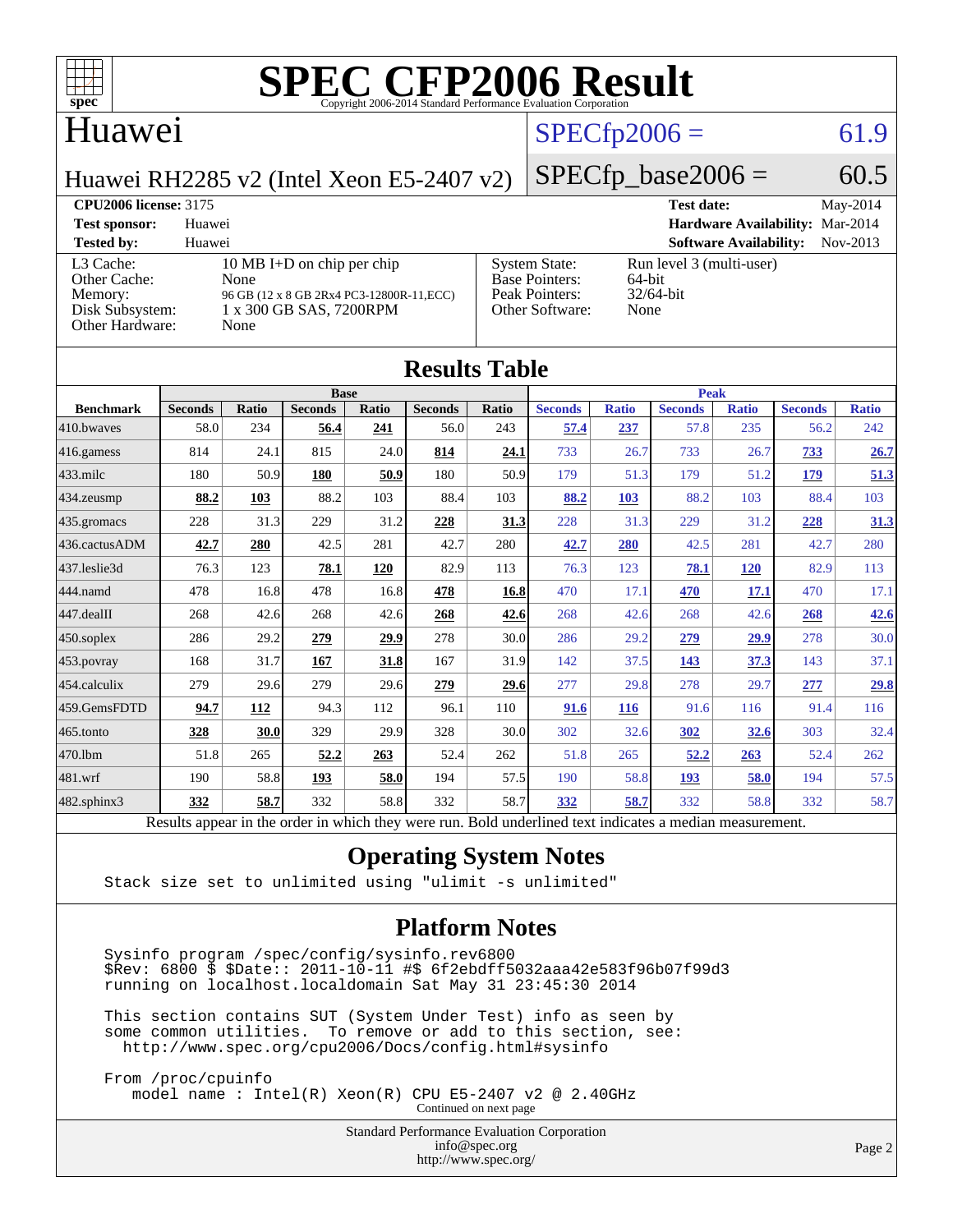

#### Huawei

 $SPECTp2006 = 61.9$ 

Huawei RH2285 v2 (Intel Xeon E5-2407 v2)

using RHEL 6.1

**[CPU2006 license:](http://www.spec.org/auto/cpu2006/Docs/result-fields.html#CPU2006license)** 3175 **[Test date:](http://www.spec.org/auto/cpu2006/Docs/result-fields.html#Testdate)** May-2014 **[Test sponsor:](http://www.spec.org/auto/cpu2006/Docs/result-fields.html#Testsponsor)** Huawei **[Hardware Availability:](http://www.spec.org/auto/cpu2006/Docs/result-fields.html#HardwareAvailability)** Mar-2014 **[Tested by:](http://www.spec.org/auto/cpu2006/Docs/result-fields.html#Testedby)** Huawei **[Software Availability:](http://www.spec.org/auto/cpu2006/Docs/result-fields.html#SoftwareAvailability)** Nov-2013

 $SPECTp\_base2006 = 60.5$ 

#### **[Platform Notes \(Continued\)](http://www.spec.org/auto/cpu2006/Docs/result-fields.html#PlatformNotes)**

 2 "physical id"s (chips) 8 "processors" cores, siblings (Caution: counting these is hw and system dependent. The following excerpts from /proc/cpuinfo might not be reliable. Use with caution.) cpu cores : 4 siblings : 4 physical 0: cores 0 1 2 3 physical 1: cores 0 1 2 3 cache size : 10240 KB From /proc/meminfo MemTotal: 99010156 kB HugePages\_Total: 0<br>Hugepagesize: 2048 kB Hugepagesize: /usr/bin/lsb\_release -d Red Hat Enterprise Linux Server release 6.5 (Santiago) From /etc/\*release\* /etc/\*version\* redhat-release: Red Hat Enterprise Linux Server release 6.5 (Santiago) system-release: Red Hat Enterprise Linux Server release 6.5 (Santiago) system-release-cpe: cpe:/o:redhat:enterprise\_linux:6server:ga:server uname -a: Linux localhost.localdomain 2.6.32-431.el6.x86\_64 #1 SMP Sun Nov 10 22:19:54 EST 2013 x86\_64 x86\_64 x86\_64 GNU/Linux run-level 3 May 30 11:40 SPEC is set to: /spec Filesystem Type Size Used Avail Use% Mounted on /dev/sda2 ext4 540G 115G 398G 23% / Additional information from dmidecode: Memory: 8x Samsung M393B1K70CH0-CH9 8 GB 1333 MHz 2 rank 3x Samsung M393B1K70DH0-CH9 8 GB 1333 MHz 2 rank 1x Samsung M393B1K70DH0-YH9 8 GB 1333 MHz 2 rank (End of data from sysinfo program) **[General Notes](http://www.spec.org/auto/cpu2006/Docs/result-fields.html#GeneralNotes)** Environment variables set by runspec before the start of the run: KMP AFFINITY = "granularity=fine, compact,  $0,1$ " LD\_LIBRARY\_PATH = "/spec/libs/32:/spec/libs/64" OMP\_NUM\_THREADS = "8" Binaries compiled on a system with 2 x Xeon X5645 CPU + 16GB memory

Continued on next page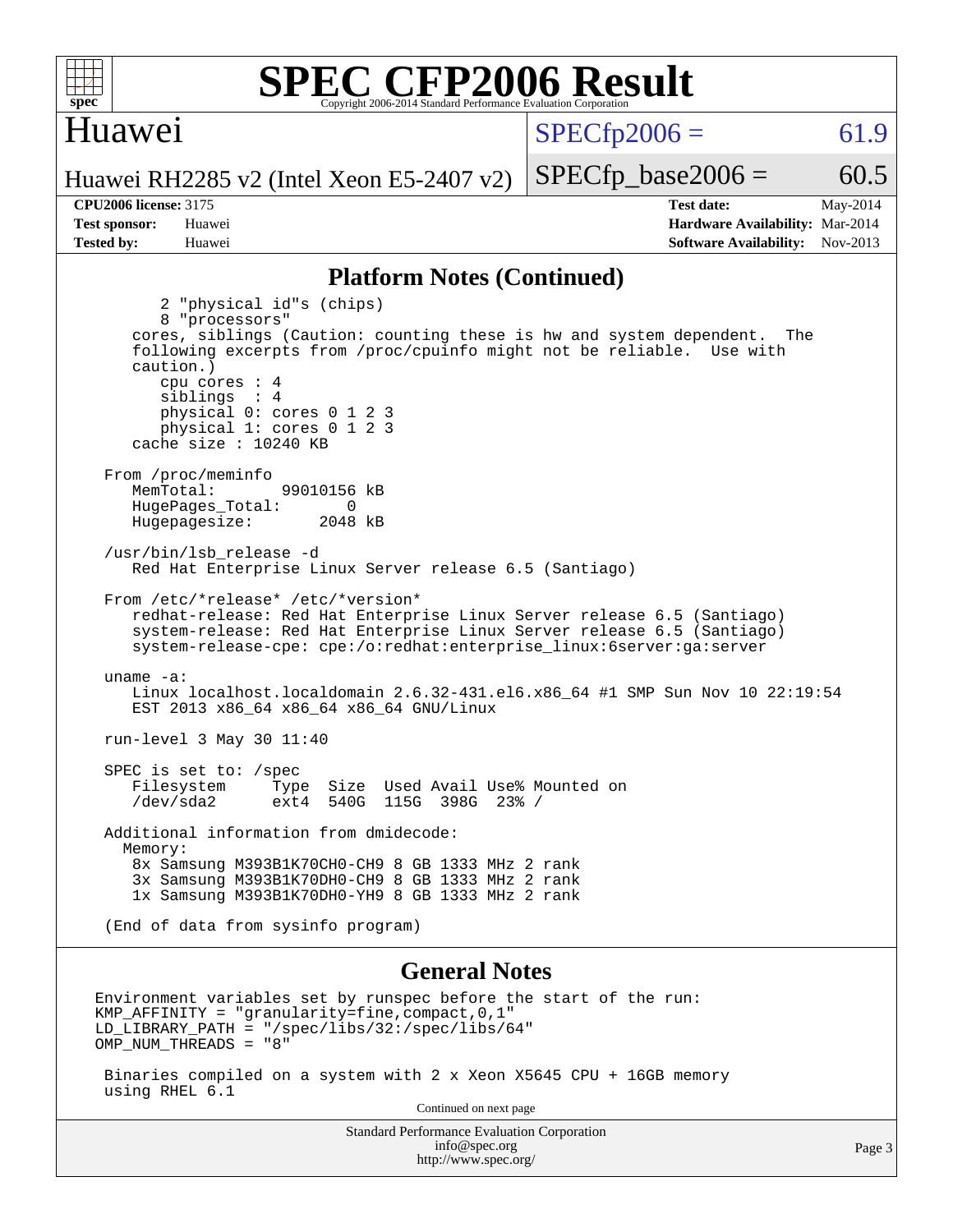

#### Huawei

 $SPECTp2006 = 61.9$ 

Huawei RH2285 v2 (Intel Xeon E5-2407 v2)

**[CPU2006 license:](http://www.spec.org/auto/cpu2006/Docs/result-fields.html#CPU2006license)** 3175 **[Test date:](http://www.spec.org/auto/cpu2006/Docs/result-fields.html#Testdate)** May-2014 **[Test sponsor:](http://www.spec.org/auto/cpu2006/Docs/result-fields.html#Testsponsor)** Huawei **[Hardware Availability:](http://www.spec.org/auto/cpu2006/Docs/result-fields.html#HardwareAvailability)** Mar-2014 **[Tested by:](http://www.spec.org/auto/cpu2006/Docs/result-fields.html#Testedby)** Huawei **[Software Availability:](http://www.spec.org/auto/cpu2006/Docs/result-fields.html#SoftwareAvailability)** Nov-2013

 $SPECTp\_base2006 = 60.5$ 

#### **[General Notes \(Continued\)](http://www.spec.org/auto/cpu2006/Docs/result-fields.html#GeneralNotes)**

 Transparent Huge Pages enabled with: echo always > /sys/kernel/mm/redhat\_transparent\_hugepage/enabled The Huawei RH2285H v2 and Huawei RH2285 v2 models are electronically equivalent. The results have been measured on a Huawei RH2285H v2 model.

### **[Base Compiler Invocation](http://www.spec.org/auto/cpu2006/Docs/result-fields.html#BaseCompilerInvocation)**

 $C$  benchmarks:<br>icc  $-m64$ 

[C++ benchmarks:](http://www.spec.org/auto/cpu2006/Docs/result-fields.html#CXXbenchmarks) [icpc -m64](http://www.spec.org/cpu2006/results/res2014q3/cpu2006-20140719-30526.flags.html#user_CXXbase_intel_icpc_64bit_bedb90c1146cab66620883ef4f41a67e)

[Fortran benchmarks](http://www.spec.org/auto/cpu2006/Docs/result-fields.html#Fortranbenchmarks): [ifort -m64](http://www.spec.org/cpu2006/results/res2014q3/cpu2006-20140719-30526.flags.html#user_FCbase_intel_ifort_64bit_ee9d0fb25645d0210d97eb0527dcc06e)

[Benchmarks using both Fortran and C](http://www.spec.org/auto/cpu2006/Docs/result-fields.html#BenchmarksusingbothFortranandC):<br>icc -m64 ifort -m64  $-m64$  ifort  $-m64$ 

### **[Base Portability Flags](http://www.spec.org/auto/cpu2006/Docs/result-fields.html#BasePortabilityFlags)**

| 435.gromacs: -DSPEC_CPU_LP64 -nofor_main                       |
|----------------------------------------------------------------|
| 436.cactusADM: - DSPEC CPU LP64 - nofor main                   |
|                                                                |
|                                                                |
|                                                                |
|                                                                |
|                                                                |
| 454.calculix: -DSPEC CPU LP64 -nofor main                      |
|                                                                |
|                                                                |
|                                                                |
| 481.wrf: -DSPEC CPU_LP64 -DSPEC_CPU_CASE_FLAG -DSPEC_CPU_LINUX |
|                                                                |
|                                                                |

## **[Base Optimization Flags](http://www.spec.org/auto/cpu2006/Docs/result-fields.html#BaseOptimizationFlags)**

[C benchmarks](http://www.spec.org/auto/cpu2006/Docs/result-fields.html#Cbenchmarks): [-xAVX](http://www.spec.org/cpu2006/results/res2014q3/cpu2006-20140719-30526.flags.html#user_CCbase_f-xAVX) [-ipo](http://www.spec.org/cpu2006/results/res2014q3/cpu2006-20140719-30526.flags.html#user_CCbase_f-ipo) [-O3](http://www.spec.org/cpu2006/results/res2014q3/cpu2006-20140719-30526.flags.html#user_CCbase_f-O3) [-no-prec-div](http://www.spec.org/cpu2006/results/res2014q3/cpu2006-20140719-30526.flags.html#user_CCbase_f-no-prec-div) [-static](http://www.spec.org/cpu2006/results/res2014q3/cpu2006-20140719-30526.flags.html#user_CCbase_f-static) [-parallel](http://www.spec.org/cpu2006/results/res2014q3/cpu2006-20140719-30526.flags.html#user_CCbase_f-parallel) [-opt-prefetch](http://www.spec.org/cpu2006/results/res2014q3/cpu2006-20140719-30526.flags.html#user_CCbase_f-opt-prefetch) [-ansi-alias](http://www.spec.org/cpu2006/results/res2014q3/cpu2006-20140719-30526.flags.html#user_CCbase_f-ansi-alias)

Continued on next page

Standard Performance Evaluation Corporation [info@spec.org](mailto:info@spec.org) <http://www.spec.org/>

Page 4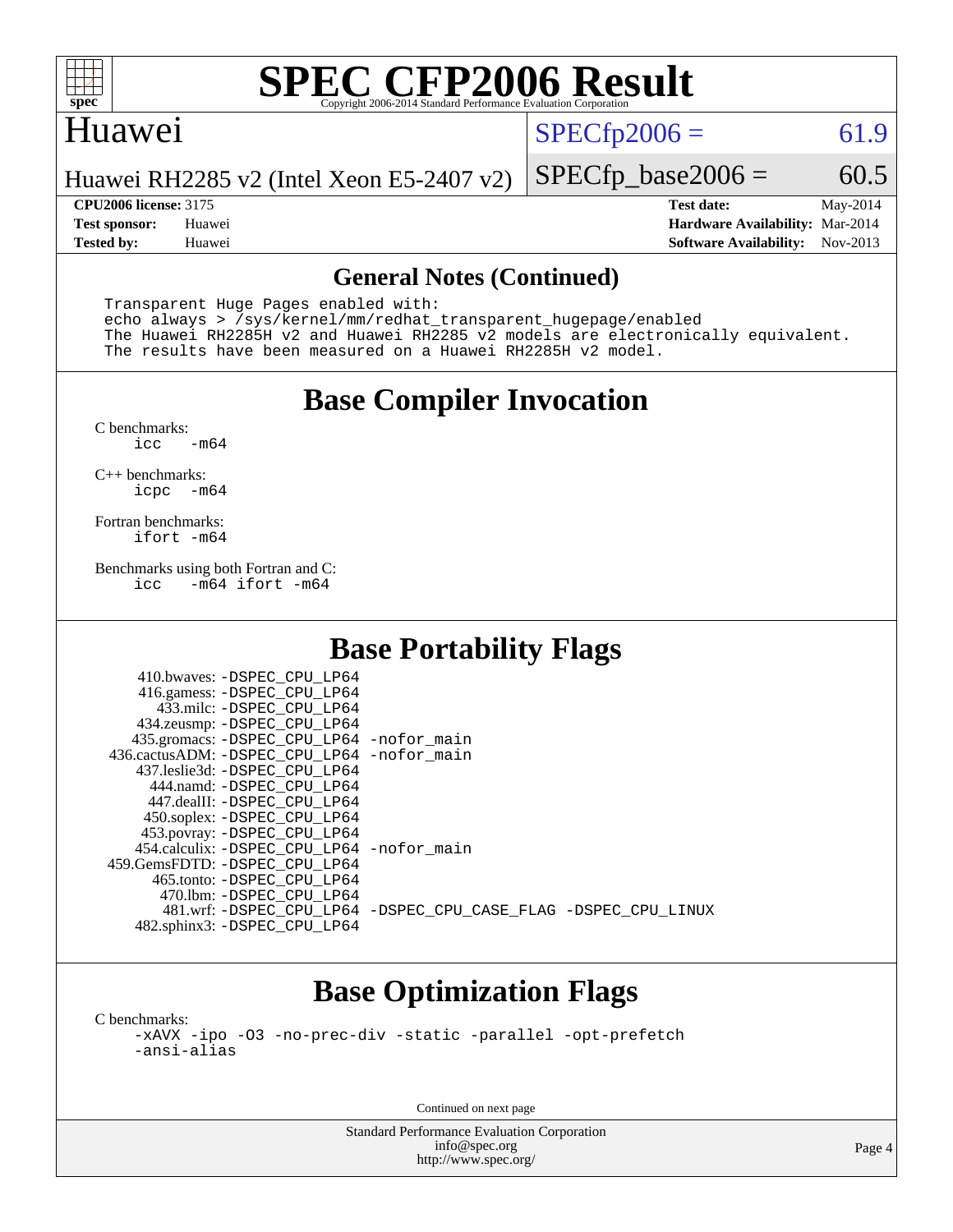

#### Huawei

 $SPECTp2006 = 61.9$ 

Huawei RH2285 v2 (Intel Xeon E5-2407 v2)

 $SPECTp\_base2006 = 60.5$ 

**[CPU2006 license:](http://www.spec.org/auto/cpu2006/Docs/result-fields.html#CPU2006license)** 3175 **[Test date:](http://www.spec.org/auto/cpu2006/Docs/result-fields.html#Testdate)** May-2014 **[Test sponsor:](http://www.spec.org/auto/cpu2006/Docs/result-fields.html#Testsponsor)** Huawei **[Hardware Availability:](http://www.spec.org/auto/cpu2006/Docs/result-fields.html#HardwareAvailability)** Mar-2014 **[Tested by:](http://www.spec.org/auto/cpu2006/Docs/result-fields.html#Testedby)** Huawei **[Software Availability:](http://www.spec.org/auto/cpu2006/Docs/result-fields.html#SoftwareAvailability)** Nov-2013

## **[Base Optimization Flags \(Continued\)](http://www.spec.org/auto/cpu2006/Docs/result-fields.html#BaseOptimizationFlags)**

[C++ benchmarks:](http://www.spec.org/auto/cpu2006/Docs/result-fields.html#CXXbenchmarks) [-xAVX](http://www.spec.org/cpu2006/results/res2014q3/cpu2006-20140719-30526.flags.html#user_CXXbase_f-xAVX) [-ipo](http://www.spec.org/cpu2006/results/res2014q3/cpu2006-20140719-30526.flags.html#user_CXXbase_f-ipo) [-O3](http://www.spec.org/cpu2006/results/res2014q3/cpu2006-20140719-30526.flags.html#user_CXXbase_f-O3) [-no-prec-div](http://www.spec.org/cpu2006/results/res2014q3/cpu2006-20140719-30526.flags.html#user_CXXbase_f-no-prec-div) [-static](http://www.spec.org/cpu2006/results/res2014q3/cpu2006-20140719-30526.flags.html#user_CXXbase_f-static) [-opt-prefetch](http://www.spec.org/cpu2006/results/res2014q3/cpu2006-20140719-30526.flags.html#user_CXXbase_f-opt-prefetch) [-ansi-alias](http://www.spec.org/cpu2006/results/res2014q3/cpu2006-20140719-30526.flags.html#user_CXXbase_f-ansi-alias) [Fortran benchmarks](http://www.spec.org/auto/cpu2006/Docs/result-fields.html#Fortranbenchmarks): [-xAVX](http://www.spec.org/cpu2006/results/res2014q3/cpu2006-20140719-30526.flags.html#user_FCbase_f-xAVX) [-ipo](http://www.spec.org/cpu2006/results/res2014q3/cpu2006-20140719-30526.flags.html#user_FCbase_f-ipo) [-O3](http://www.spec.org/cpu2006/results/res2014q3/cpu2006-20140719-30526.flags.html#user_FCbase_f-O3) [-no-prec-div](http://www.spec.org/cpu2006/results/res2014q3/cpu2006-20140719-30526.flags.html#user_FCbase_f-no-prec-div) [-static](http://www.spec.org/cpu2006/results/res2014q3/cpu2006-20140719-30526.flags.html#user_FCbase_f-static) [-parallel](http://www.spec.org/cpu2006/results/res2014q3/cpu2006-20140719-30526.flags.html#user_FCbase_f-parallel) [-opt-prefetch](http://www.spec.org/cpu2006/results/res2014q3/cpu2006-20140719-30526.flags.html#user_FCbase_f-opt-prefetch) [Benchmarks using both Fortran and C](http://www.spec.org/auto/cpu2006/Docs/result-fields.html#BenchmarksusingbothFortranandC):

[-xAVX](http://www.spec.org/cpu2006/results/res2014q3/cpu2006-20140719-30526.flags.html#user_CC_FCbase_f-xAVX) [-ipo](http://www.spec.org/cpu2006/results/res2014q3/cpu2006-20140719-30526.flags.html#user_CC_FCbase_f-ipo) [-O3](http://www.spec.org/cpu2006/results/res2014q3/cpu2006-20140719-30526.flags.html#user_CC_FCbase_f-O3) [-no-prec-div](http://www.spec.org/cpu2006/results/res2014q3/cpu2006-20140719-30526.flags.html#user_CC_FCbase_f-no-prec-div) [-static](http://www.spec.org/cpu2006/results/res2014q3/cpu2006-20140719-30526.flags.html#user_CC_FCbase_f-static) [-parallel](http://www.spec.org/cpu2006/results/res2014q3/cpu2006-20140719-30526.flags.html#user_CC_FCbase_f-parallel) [-opt-prefetch](http://www.spec.org/cpu2006/results/res2014q3/cpu2006-20140719-30526.flags.html#user_CC_FCbase_f-opt-prefetch) [-ansi-alias](http://www.spec.org/cpu2006/results/res2014q3/cpu2006-20140719-30526.flags.html#user_CC_FCbase_f-ansi-alias)

### **[Peak Compiler Invocation](http://www.spec.org/auto/cpu2006/Docs/result-fields.html#PeakCompilerInvocation)**

[C benchmarks](http://www.spec.org/auto/cpu2006/Docs/result-fields.html#Cbenchmarks):  $\frac{1}{2}$ cc  $-\text{m64}$ 

[C++ benchmarks:](http://www.spec.org/auto/cpu2006/Docs/result-fields.html#CXXbenchmarks) [icpc -m64](http://www.spec.org/cpu2006/results/res2014q3/cpu2006-20140719-30526.flags.html#user_CXXpeak_intel_icpc_64bit_bedb90c1146cab66620883ef4f41a67e)

[Fortran benchmarks](http://www.spec.org/auto/cpu2006/Docs/result-fields.html#Fortranbenchmarks): [ifort -m64](http://www.spec.org/cpu2006/results/res2014q3/cpu2006-20140719-30526.flags.html#user_FCpeak_intel_ifort_64bit_ee9d0fb25645d0210d97eb0527dcc06e)

[Benchmarks using both Fortran and C](http://www.spec.org/auto/cpu2006/Docs/result-fields.html#BenchmarksusingbothFortranandC): [icc -m64](http://www.spec.org/cpu2006/results/res2014q3/cpu2006-20140719-30526.flags.html#user_CC_FCpeak_intel_icc_64bit_0b7121f5ab7cfabee23d88897260401c) [ifort -m64](http://www.spec.org/cpu2006/results/res2014q3/cpu2006-20140719-30526.flags.html#user_CC_FCpeak_intel_ifort_64bit_ee9d0fb25645d0210d97eb0527dcc06e)

### **[Peak Portability Flags](http://www.spec.org/auto/cpu2006/Docs/result-fields.html#PeakPortabilityFlags)**

Same as Base Portability Flags

## **[Peak Optimization Flags](http://www.spec.org/auto/cpu2006/Docs/result-fields.html#PeakOptimizationFlags)**

[C benchmarks](http://www.spec.org/auto/cpu2006/Docs/result-fields.html#Cbenchmarks):

 433.milc: [-xAVX](http://www.spec.org/cpu2006/results/res2014q3/cpu2006-20140719-30526.flags.html#user_peakPASS2_CFLAGSPASS2_LDFLAGS433_milc_f-xAVX)(pass 2) [-prof-gen](http://www.spec.org/cpu2006/results/res2014q3/cpu2006-20140719-30526.flags.html#user_peakPASS1_CFLAGSPASS1_LDFLAGS433_milc_prof_gen_e43856698f6ca7b7e442dfd80e94a8fc)(pass 1) [-ipo](http://www.spec.org/cpu2006/results/res2014q3/cpu2006-20140719-30526.flags.html#user_peakPASS2_CFLAGSPASS2_LDFLAGS433_milc_f-ipo)(pass 2) [-O3](http://www.spec.org/cpu2006/results/res2014q3/cpu2006-20140719-30526.flags.html#user_peakPASS2_CFLAGSPASS2_LDFLAGS433_milc_f-O3)(pass 2) [-no-prec-div](http://www.spec.org/cpu2006/results/res2014q3/cpu2006-20140719-30526.flags.html#user_peakPASS2_CFLAGSPASS2_LDFLAGS433_milc_f-no-prec-div)(pass 2) [-prof-use](http://www.spec.org/cpu2006/results/res2014q3/cpu2006-20140719-30526.flags.html#user_peakPASS2_CFLAGSPASS2_LDFLAGS433_milc_prof_use_bccf7792157ff70d64e32fe3e1250b55)(pass 2) [-static](http://www.spec.org/cpu2006/results/res2014q3/cpu2006-20140719-30526.flags.html#user_peakOPTIMIZE433_milc_f-static) [-auto-ilp32](http://www.spec.org/cpu2006/results/res2014q3/cpu2006-20140719-30526.flags.html#user_peakCOPTIMIZE433_milc_f-auto-ilp32) [-ansi-alias](http://www.spec.org/cpu2006/results/res2014q3/cpu2006-20140719-30526.flags.html#user_peakCOPTIMIZE433_milc_f-ansi-alias)

 $470.$ lbm: basepeak = yes

482.sphinx3: basepeak = yes

[C++ benchmarks:](http://www.spec.org/auto/cpu2006/Docs/result-fields.html#CXXbenchmarks)

444.namd:  $-xAVX(pass 2)$  $-xAVX(pass 2)$  [-prof-gen](http://www.spec.org/cpu2006/results/res2014q3/cpu2006-20140719-30526.flags.html#user_peakPASS1_CXXFLAGSPASS1_LDFLAGS444_namd_prof_gen_e43856698f6ca7b7e442dfd80e94a8fc)(pass 1) [-ipo](http://www.spec.org/cpu2006/results/res2014q3/cpu2006-20140719-30526.flags.html#user_peakPASS2_CXXFLAGSPASS2_LDFLAGS444_namd_f-ipo)(pass 2) [-O3](http://www.spec.org/cpu2006/results/res2014q3/cpu2006-20140719-30526.flags.html#user_peakPASS2_CXXFLAGSPASS2_LDFLAGS444_namd_f-O3)(pass 2) [-no-prec-div](http://www.spec.org/cpu2006/results/res2014q3/cpu2006-20140719-30526.flags.html#user_peakPASS2_CXXFLAGSPASS2_LDFLAGS444_namd_f-no-prec-div)(pass 2) [-prof-use](http://www.spec.org/cpu2006/results/res2014q3/cpu2006-20140719-30526.flags.html#user_peakPASS2_CXXFLAGSPASS2_LDFLAGS444_namd_prof_use_bccf7792157ff70d64e32fe3e1250b55)(pass 2) [-fno-alias](http://www.spec.org/cpu2006/results/res2014q3/cpu2006-20140719-30526.flags.html#user_peakCXXOPTIMIZEOPTIMIZE444_namd_f-no-alias_694e77f6c5a51e658e82ccff53a9e63a) [-auto-ilp32](http://www.spec.org/cpu2006/results/res2014q3/cpu2006-20140719-30526.flags.html#user_peakCXXOPTIMIZE444_namd_f-auto-ilp32)

Continued on next page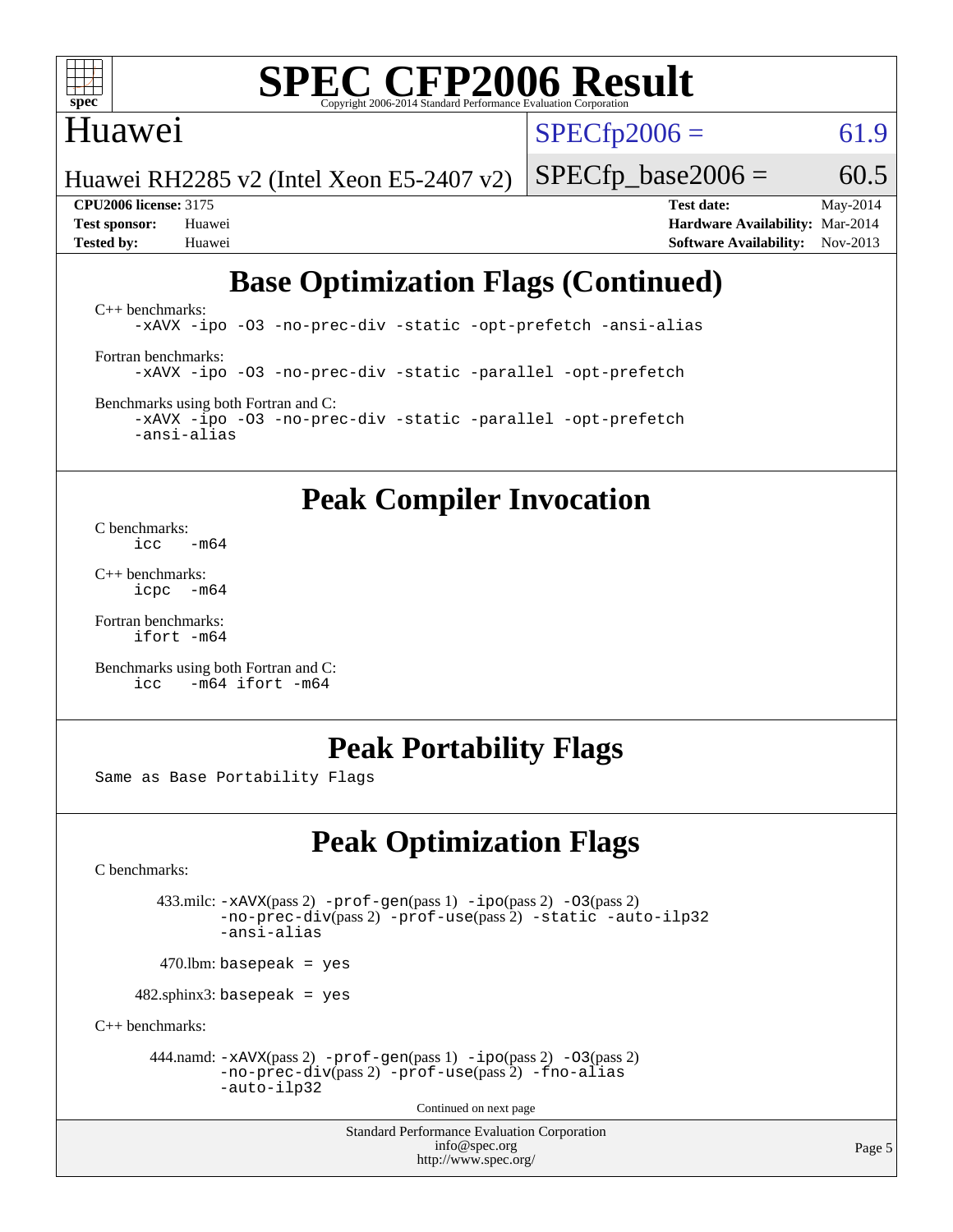

Huawei

 $SPECfp2006 = 61.9$  $SPECfp2006 = 61.9$ 

Huawei RH2285 v2 (Intel Xeon E5-2407 v2)

**[CPU2006 license:](http://www.spec.org/auto/cpu2006/Docs/result-fields.html#CPU2006license)** 3175 **[Test date:](http://www.spec.org/auto/cpu2006/Docs/result-fields.html#Testdate)** May-2014 **[Test sponsor:](http://www.spec.org/auto/cpu2006/Docs/result-fields.html#Testsponsor)** Huawei **[Hardware Availability:](http://www.spec.org/auto/cpu2006/Docs/result-fields.html#HardwareAvailability)** Mar-2014 **[Tested by:](http://www.spec.org/auto/cpu2006/Docs/result-fields.html#Testedby)** Huawei **[Software Availability:](http://www.spec.org/auto/cpu2006/Docs/result-fields.html#SoftwareAvailability)** Nov-2013

 $SPECTp\_base2006 = 60.5$ 

## **[Peak Optimization Flags \(Continued\)](http://www.spec.org/auto/cpu2006/Docs/result-fields.html#PeakOptimizationFlags)**

| $447$ .dealII: basepeak = yes                                                                                                                                                                                                              |        |
|--------------------------------------------------------------------------------------------------------------------------------------------------------------------------------------------------------------------------------------------|--------|
| $450$ .soplex: basepeak = yes                                                                                                                                                                                                              |        |
| $453.$ povray: $-xAVX(pass 2)$ -prof-gen(pass 1) -ipo(pass 2) -03(pass 2)<br>-no-prec-div(pass 2) -prof-use(pass 2) -unroll4 -ansi-alias                                                                                                   |        |
| Fortran benchmarks:                                                                                                                                                                                                                        |        |
| 410.bwaves: -xAVX -ipo -03 -no-prec-div -opt-prefetch -parallel<br>-static                                                                                                                                                                 |        |
| 416.gamess: $-xAVX(pass 2)$ -prof-gen(pass 1) -ipo(pass 2) -03(pass 2)<br>-no-prec-div(pass 2) -prof-use(pass 2) -unroll2<br>-inline-level=0 -scalar-rep- -static                                                                          |        |
| $434$ .zeusmp: basepeak = yes                                                                                                                                                                                                              |        |
| $437$ leslie3d: basepeak = yes                                                                                                                                                                                                             |        |
| $459.GemsFDTD: -xAVX(pass 2) -proj-gen(pass 1) -ipo(pass 2) -03(pass 2)$<br>-no-prec-div(pass 2) -prof-use(pass 2) -unroll2<br>-inline-level=0 -opt-prefetch -parallel                                                                     |        |
| $465$ .tonto: $-xAVX(pass 2)$ -prof-gen(pass 1) -ipo(pass 2) -03(pass 2)<br>-no-prec-div(pass 2) -prof-use(pass 2) -inline-calloc<br>-opt-malloc-options=3 -auto -unroll4                                                                  |        |
| Benchmarks using both Fortran and C:                                                                                                                                                                                                       |        |
| $435$ .gromacs: basepeak = yes                                                                                                                                                                                                             |        |
| $436.cactusADM: basepeak = yes$                                                                                                                                                                                                            |        |
| 454.calculix: -xAVX -ipo -03 -no-prec-div -auto-ilp32 -ansi-alias                                                                                                                                                                          |        |
| $481.wrf$ : basepeak = yes                                                                                                                                                                                                                 |        |
| The flags files that were used to format this result can be browsed at<br>http://www.spec.org/cpu2006/flags/Intel-ic12.1-official-linux64.20120425.html<br>http://www.spec.org/cpu2006/flags/Huawei-Platform-Settings-V1.0-IVB-RevG.html   |        |
| You can also download the XML flags sources by saving the following links:<br>http://www.spec.org/cpu2006/flags/Intel-ic12.1-official-linux64.20120425.xml<br>http://www.spec.org/cpu2006/flags/Huawei-Platform-Settings-V1.0-IVB-RevG.xml |        |
| <b>Standard Performance Evaluation Corporation</b><br>info@spec.org<br>http://www.spec.org/                                                                                                                                                | Page 6 |